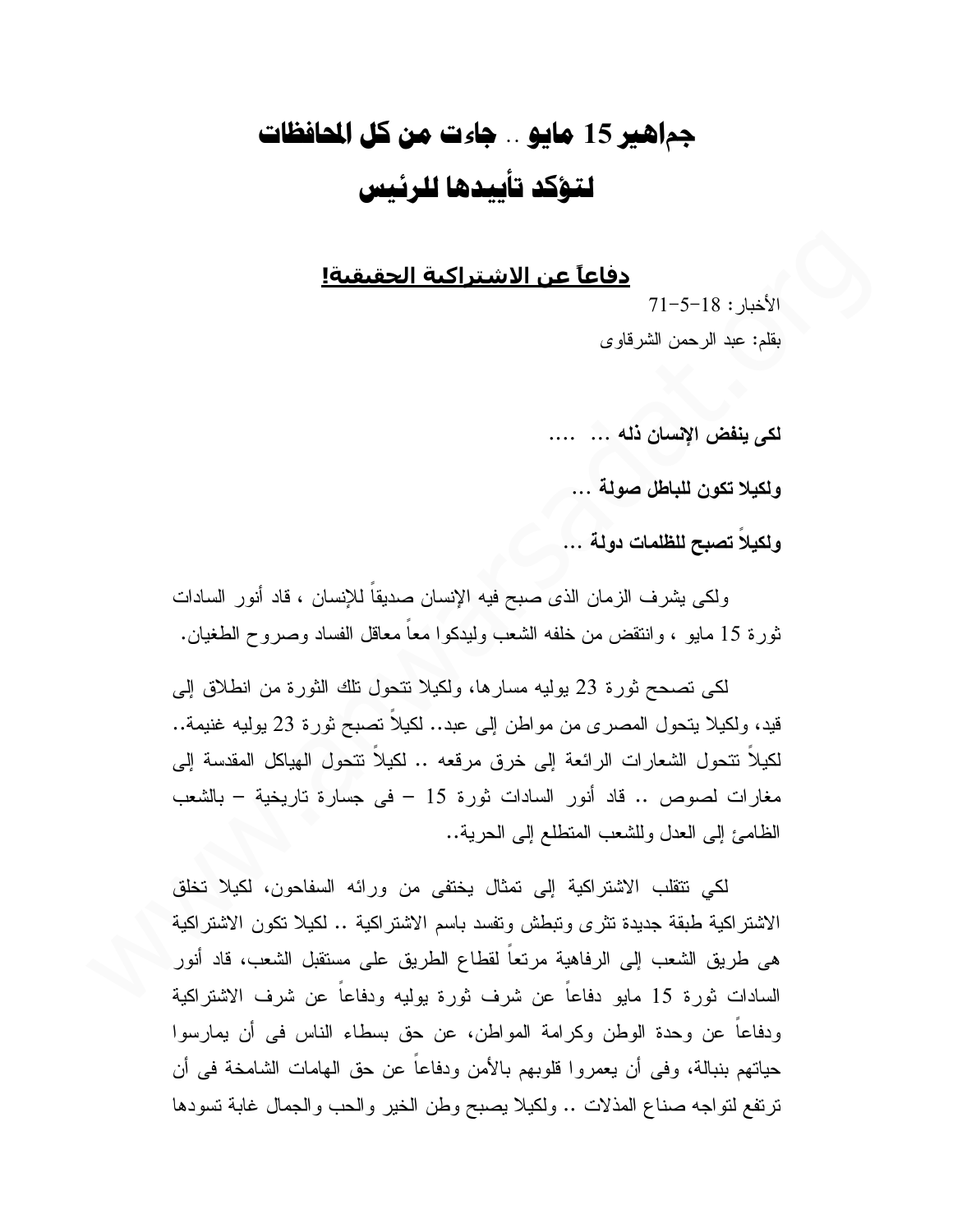شريعة الغاب ، قاد أنور السادات ثورة 15 مايو ضد الذين اعتزلوا في عليائهم باسم الذين انتفضوا من تحت التر اب ..

و هكذا ترتفع من جديد رؤوس حاولوا أن ينكسو ها، ويسترد القلب الممزق قدرته على أن ينبض بالأمل ، ويغني للأيام الجميلة القادمة..

وهكذا نستطيع اليوم أن نصحح مفهوم الاشتراكية وأن نجعلها بحق في البيت السعيد لكل مواطن والنور المضبىء في كل عقل، والفرصة المتكافئة لكل عامل، والراحة المطمئنة في كل قلب..

\*\*\*

لن يرتكب فساد بعد تحت راية الطهر الثوري .. لن ننتهك حرية بعد باسم حماية الاشتر اكية ، لن يثر ي حكام بعد، ولن يستغل الذبول بعد، ولن نتشوه مقدسات بعد، ولن يستغل الذبول بعد، ولن نتثبوه مقدسات بعد.. باسم حماية المكاسب الاشتراكية!!.

إن المكاسب الاشتراكية ملك الشعب كله ويجب أن يستمتع بها الشعب كله ويحميها الشعب كله .. ولكن المكاسب الاشتر اكية كانت قد تحولت إلى امتياز ات وقلاع تسلط، وبدلا من أن نكون الاشتراكية هي ما تمنح الفلاح والعامل ثمرات العرق، الإحساس بالأمن بالحرية والكرامة تحولت إلى سلطات في يد مستقلين جدد وأصبح المواطن أمام خيار نعس ما أن يحتفظ بشرفه ويضطهد وإما أن يتحول إلىي إدارة لمراكز القوى .

أصبحت العمالة لا العمل هي ما تحدد مكان الرجل والنساء .. وهكذا تحولت الاشتراكية من طريق لقوى الشعب العاملة.. إلى مكاسب للقوى المتسلطة والعملية!.

و هكذا نحولت الاشتر اكية من طريق لقوى الشعب العاملة .. إلى مكاسب للقوى المتسلطة والعميلة.

وهكذا أصبح على الرجل لكي يطعم أطفاله، أن يقدم لهم الطعام مغموسا بالزراية والهوان .. حرم الإنسان من نلك البهجة الفائقة حين ينظر إلى عيون الأطفال ويستمتع بابتسامتهم وهو مطمئن الضمير مرتفع الرأس..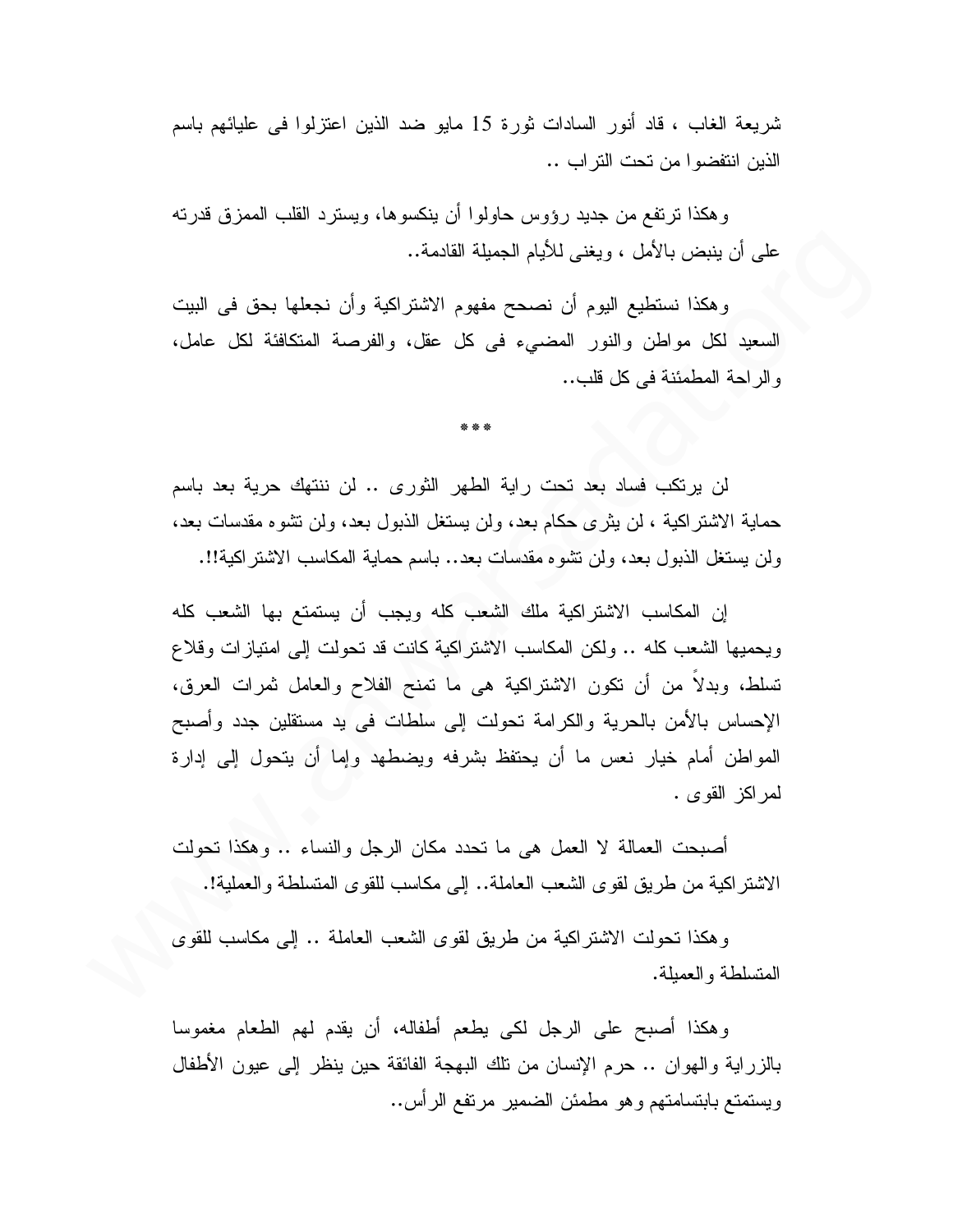كان عليه أن ينحني بشكل ما لمر اكز القو ي..

حرم الإنسان عن تلك اللحظات الرائعة لحظة التقاء عينه بنظرات صديق حلما معا ذات يوم نحت ظل الشرف بأيام سعيدة ستأتى.

فالأعماق التي يجب أن نشرق بالحب نحولت إلى هاوية مظلمة نعشش فيها الأحقاد والنربص.

القدرة على الإيقاع .. التسابق في النفاق .. التصيد واصطناع الكمائن.. كانت هذه الأشياء إنشائية كلَّها هي دستور العلاقة .. وباللَّهوان !.

وفي مملكة الخفافيش لا مكان لشفاعة حب أو ومضبة وفاء! وهكذا سادت المجتمع فيم غربية: فالخبر ۖ أبله، الفضيلة كسيحة صماء.. الحب عناء .. الشرف عجز .. الصدق بلادة.. وأصبح على الذي يريد أن يجد له مكاناً في هذه الظلمات، أصبح عليه أن برتبط بمراكز القوى .. أصبح عليه أن يضلل ويفتك ويكذب ويتجسس على الأصدقاء .. أصبح عليه أن يقول ما يلقن له .. أصبح عليه أن يضع في أعماقه بدل قلب الإنسان حجر ا من صو ان..

إنها أوصال الوطن هي ما كانوا يمز قون!! .

وهكذا سادت مجتمعنا قيم غريبة عليه! . مجتمعنا الطيب المسكين ! الثراء من أي طريق هو ما يمنح القوة ..

مئات الألاف من الموظفين الشرفاء يكدحون ولكنهم يعانون الحاجة وزملاء لهم يثرون من حيث لا يعلم أحد .. وهؤلاء الأغنياء الجدد مع ذلك هم ممثلوهم الشعبيون الذين فرضوا عليهم .. ولا خيار !.

ملايين الفلاحين والعمال يكدحون ويروون الأرض بالعرق الشريفة وهم مع ذلك يعانون .. وقلة أخرى تستمتع بكل ثمرات جهدهم .. وهذه القلة مع ذلك هي التي تمثلهم في النتظيمات والتشكيلات!! .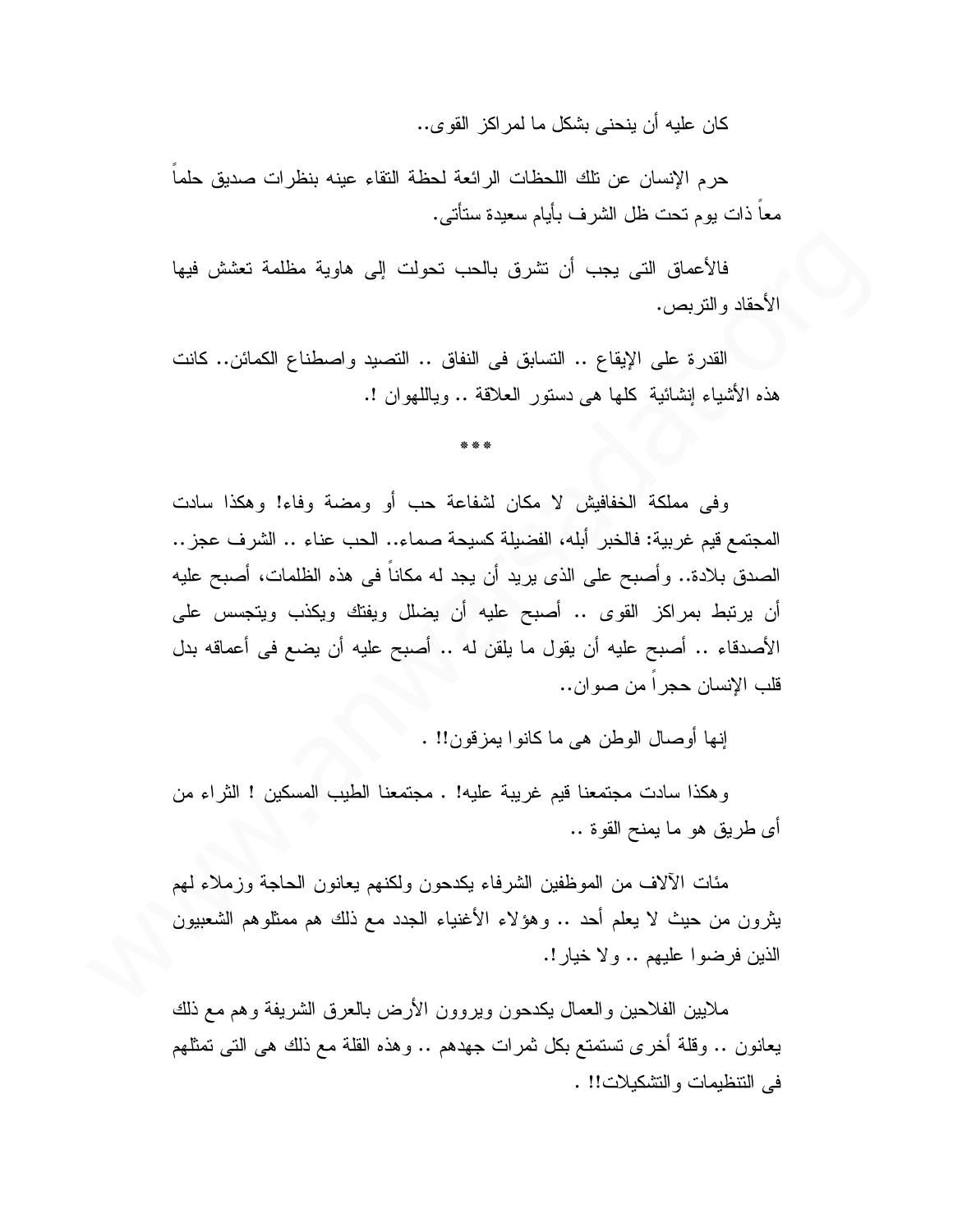المثقفون الشرفاء يحملون الحياة عبئاً على أكتافهم ... تخنقهم الحسرات وهم يمضون في حياتهم مجانين من الغيظ .. لا ينقون في شئ بعد .. وتكتلات في الثقافة ترفع هذا ونظمس ذاك .. مؤامرات صمت على كتاب شرفاء نظل نضغط على صدورهم حتى يختنقوا ويمونوا شهداء .. وقد ذبحتهم أحقاد الآخرين وقدراتهم الخارقة علمي أن يحيوا ويميتوا كما يشاءون!!.

فإذا أرتفع صوت يطالب بتصحيح مسار الثورة .. إذا طالب رجل بطرح هذا العار عن الاشتراكية إذا جرؤ واحد على نوجيه نقد للأباطرة الصغار الجدد، ألقوا به إلى الوحوش تمزقه، وسلطوا عليه كلاب الصيد .. فإذا لم يرتدع، نصبوا له الكمائن ، وزجوا به في المعتقلات والسجون باسم النَّامر على الاشتراكية .. والعداء للثورة!!.

و هكذا فرضوا السلبية على كثير من المواطنين .. والوطن يحتاج إلى كل جهد وَ إِلَى كُلِّ طَاقَةٌ وَ إِلَى كُلِّ لَمَحَةٌ فَكُلِّ أَو قَطْرَةٌ عَرَ قِ..

ولو أن الإمبر بالية العالمية أنفقت ملء الأرض ذهباً لكي نشوه الاشتر اكية في مصر لما بلغت منها بعض ما بلغه هؤلاء … لو أن الصهيونية حشدت كل ما تستطيع لكي نفرض السلبية علينا ولكي تعزل المواطن المصرى عن المشاركة في صياغة تاريخنا لما بلغت منا بعض ما بلغوه بالمكائد .. بالسجون والمعتقلات ، بوسائل الابتز إز ، ووحشية الإرهاب مزقوا أوصال هذا الشعب!!.

ولهذا فهم يخافون الشعب .. ومن أجل ذلك فزعوا عندما أعلن أنور السادات أنه سيحكم إلىي الشعب وأنه سيقنن الثورة وأنه سيضع الدستور الدائم وأنه سيجرى انتخابات حرة حقا ليختار الشعب ممثليه في النتظيم السياسي ..

أنهم يخافون الشعب لأنهم يعرفون أنه في ظل انتخابات حرة سيتخلص الشعب منهم ولن يختار ممثلين له إلا هؤلاء الذين يؤمنون به .. بحرياته .. بكر امته.. بحقوقه الكاملة في ثمرات عمله .. .

إنهم يخافون الحرية لأنهم يحتقرون الشعب …. ولأنهم يعرفون أن الحرية ستحرمهم من كل ما بوفر لهم الحياة والسيطرة أن الإجراءات الاستثنائية الشاذة هي أدائهم ووسيلتهم وهي مبرر بقاتهم .. وهي حصونهم التي يجثمون منها على الأنفاس!!.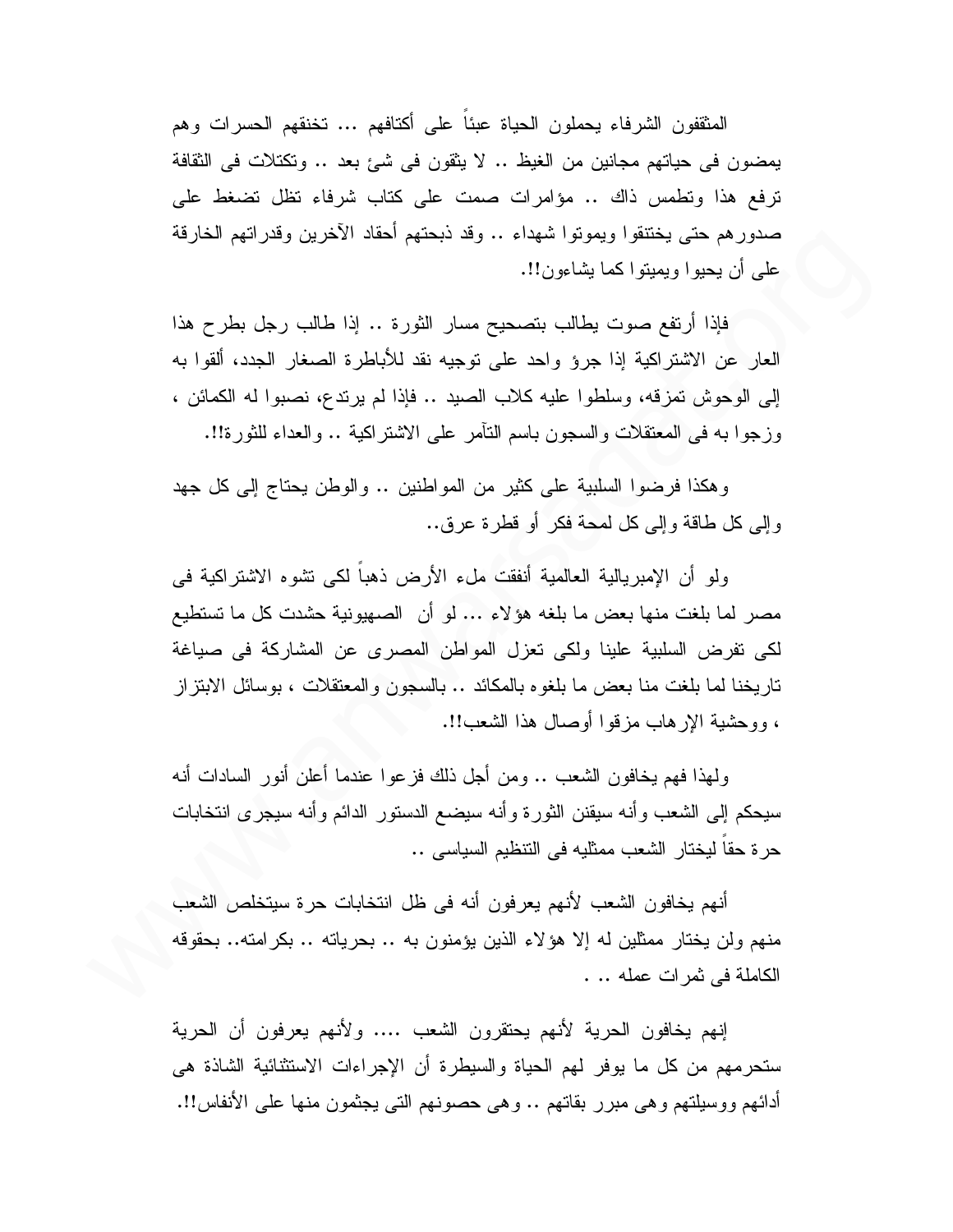ستظل ثورة 15 مايو رمزًا للطهر الثوري ومشرق فجر جديد من الحرية .. ومبلاد عصر سعبد للاشتر اكبة .. ومنطلقا لانتصار الصدق والعدل والإخاء..

ستظل ثورة 15 مايو ونية جديدة لثورة 23 يوليه ونبضاً جديداً فيها وتصحيحاً لمسارها وإنقاذا لمها من الذين شوهوا مضمونها ولطخوا وجهها وحاولوا اخنقها وقرنوها بالمظالم والإرهاب والاستغلال والإذلال ..

فمن أجل الأمهات أضاءت دموعهن في الليالي السود الخالية وهن ينتظرون الأبناء والأزواج الذين يمزق لحومهم ألات التعذيب.. من أجل الفلاحين الذين امتهنت جهودهم وسرق عرفهم وعانوا المهانة وهم بطالبون بثمرات ما يعملون .. من أجل العمال الذين فرض عليهم مالا يحبون .. من أجل كل الذين حلمو ا بالاشتر اكية وجاهدو ا من أجلها لتحقق حلم الإنسان في السعادة و المجتمع المتقدم من أجل الجنود الذين يحمون أرض الوطن ويستعدون لمعركة التحرير ويريدون أن نكون ظهورهم مؤمنة.. من أجل المثقفين الذين يناضلون لكي تسود الحقيقة .. من أجل الصدور التي خنقها الكابوس ، ونزيد أن تستمتع بأنفاس حياة طاهرة.

من أجل بسمات الأطفال التي غاضت وهم ينتظرن الأباء الغائبين في ظلام المعتقلات.

من أجل نظرات الحب التي يطفئها في العيون ذلك الذعر من المجهول..

ولكي نصبح أرضنا المباركة بحق هي أرض الحب والخير والجمال والحرية ..

ولكي بمارس الإنسان أجمل وأنبل ما في إنسانيته ..

ولكي يكون الإخاء هو دستور العلاقات بين المواطنين ودفاعا عن الاشتراكية التبي هي طريق شعبنا إلى السعادة والنصر .. ودفاعا عن حق كل مواطن في الأمن والعمل والشرف .